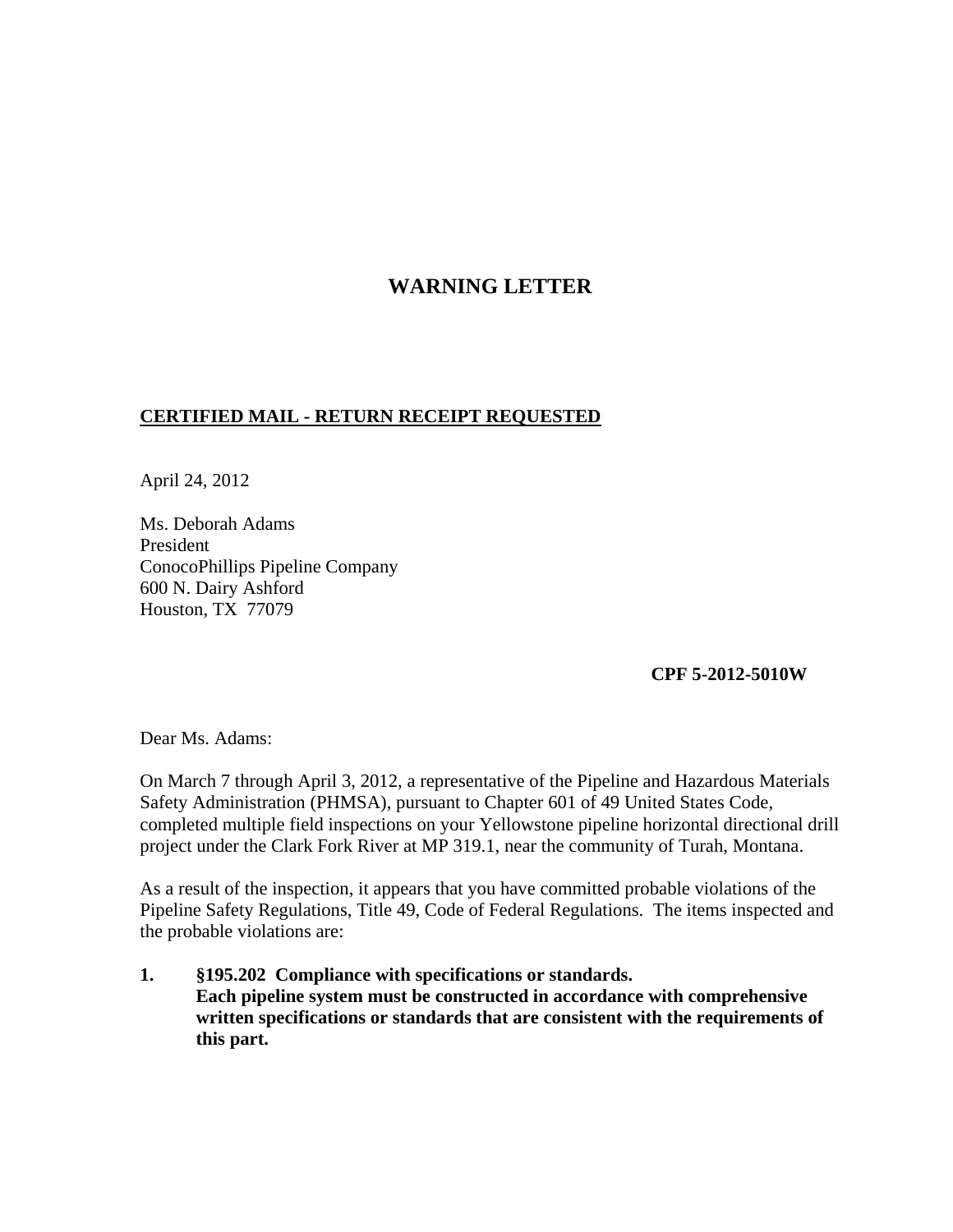ConocoPhillips Pipeline Company (CPPL) failed to have comprehensive written specifications or standards for all aspects of the Yellowstone pipeline horizontal directional drill (HDD) at MP 319.1. Though CPPL had procedures for welding and non-destructive testing (NDT) and manufacturer's recommended application practices for coating, other key construction specifications were not available to our inspector. After numerous requests, ConocoPhillips could not provide specifications or standards for all aspects of construction inspection including coating, specifications for field bending of pipe, and documentation requirements for coating application inspection.

## **2. §195.204 Inspection - General.**

## **Inspection must be provided to ensure the installation of pipe or pipeline systems in accordance with the requirements of this subpart. No person may be used to perform inspections unless that person has been trained and is qualified in the phase of construction to be inspected.**

CPPL failed to use a trained inspector to inspect the pipe welding process during their Yellowstone pipeline HDD at MP 319.1. The CPPL inspector who was responsible for the inspection of the welding process had not been trained in the inspection of welding processes. Though this individual was a qualified non-destructive tester and was experienced in welding, he did not have records showing that he had been trained in the inspection of the welding process. Furthermore, this inspector had no tools for checking the welding parameters of volts, amps and travel speed during welding. He only checked for preheat requirements.

Though all welds passed NDT requirements, one cannot be assured that the welding procedure was followed because welding the parameters of volts, amps, and travel speed were not periodically checked. Because a weld passes NDT does not mean that a procedure was followed. If the procedure is not followed it is possible for the welder to affect the metallurgical properties of the pipe and the weld in ways that may jeopardize the integrity of the pipeline.

**3. §195.589 What corrosion control information do I have to maintain? (c) You must maintain a record of each analysis, check, demonstration, examination, inspection, investigation, review, survey, and test required by this subpart in sufficient detail to demonstrate the adequacy of corrosion control measures or that corrosion requiring control measures does not exist. You must retain these records for at least 5 years, except that records related to Secs. 195.569, 195.573(a) and (b), and 195.579(b)(3) and (c) must be retained for as long as the pipeline remains in service.**

CPPL did not maintain a record of coating prep, application, and pre-installation inspections of their Yellowstone pipeline HDD at MP 319.1. Coating preparation and coating application inspections are required to insure the coating meets the requirements of § 195.559. An operator must inspect their pipe's coating just prior to its installing it and they must repair all defects that are found in accordance with 195.561. Inspections that occurred